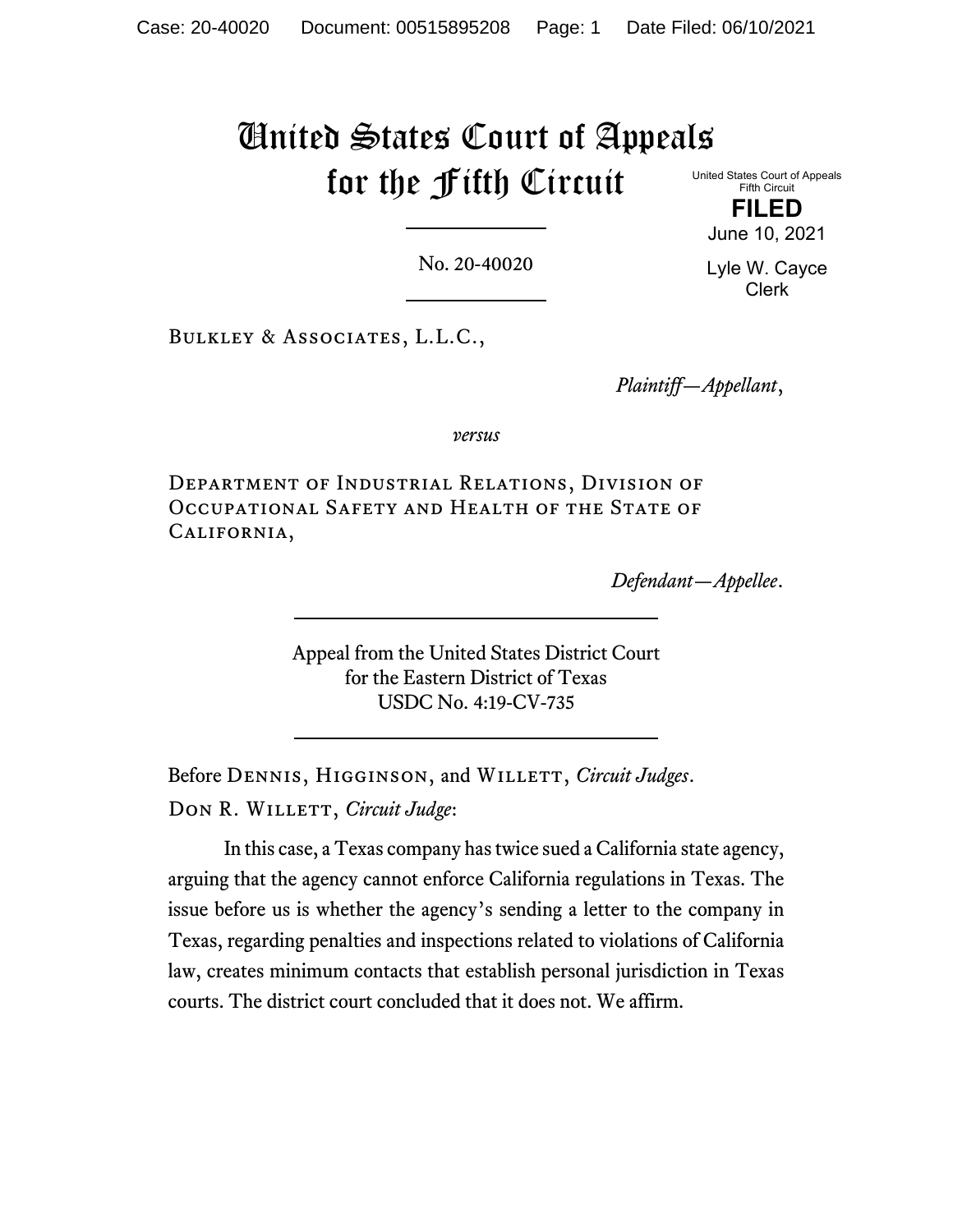I

Plaintiff Bulkley & Associates, LLC is a Hopkins County, Texas, company that transports refrigerated goods interstate. In 2015, a Bulkley truck driver fell off a truck and was injured while delivering goods to a customer in Salinas, California. Defendant Department of Industrial Relations, Division of Occupational Safety and Health of the State of California, cited Bulkley and assessed penalties for three violations of California health and safety law: (1) failing to timely report an injury to California authorities, (2) failing to develop an injury-prevention program compliant with California law, and (3) failing to require foot protection in accordance with California law.[1](#page-1-0) Bulkley pursued administrative appeals in California, disputing the Department's authority to require Bulkley to comply with California law.[2](#page-1-1) Bulkley lost and has since filed two lawsuits challenging the Department's authority, *Bulkley I* and *Bulkley II*. *Bulkley II* is before us today, but the issues in *Bulkley II* are intertwined with those in *Bulkley I*, so we start there.

*Bulkley I* began in 2018, when Bulkley filed a petition for mandamus in Hopkins County court, seeking judicial review of the California administrative appeal that Bulkley lost. [3](#page-1-2) The Department removed the petition to federal court, and promptly moved to dismiss for lack of personal

<span id="page-1-0"></span><sup>&</sup>lt;sup>1</sup> See CAL. CODE REGS. tit. 8, § 342 (workplace injury reporting); *id*. § 3203 (injury prevention); *id.* § 3385 (foot protection).

According to an administrative finding, this accident occurred on March 26, 2015. The date of the accident does not affect the resolution of the issues before us here.

<span id="page-1-1"></span><sup>&</sup>lt;sup>2</sup> The record on appeal contains no indication that Bulkley made any payment on the penalties.

<span id="page-1-2"></span><sup>&</sup>lt;sup>3</sup> Bulkley & Assocs., LLC v. Occupational Safety & Health Appeals Bd. (Bulkley I), No. 4:18-CV-642, 2019 WL 2411544, at \*1 (E.D. Tex. June 7, 2019).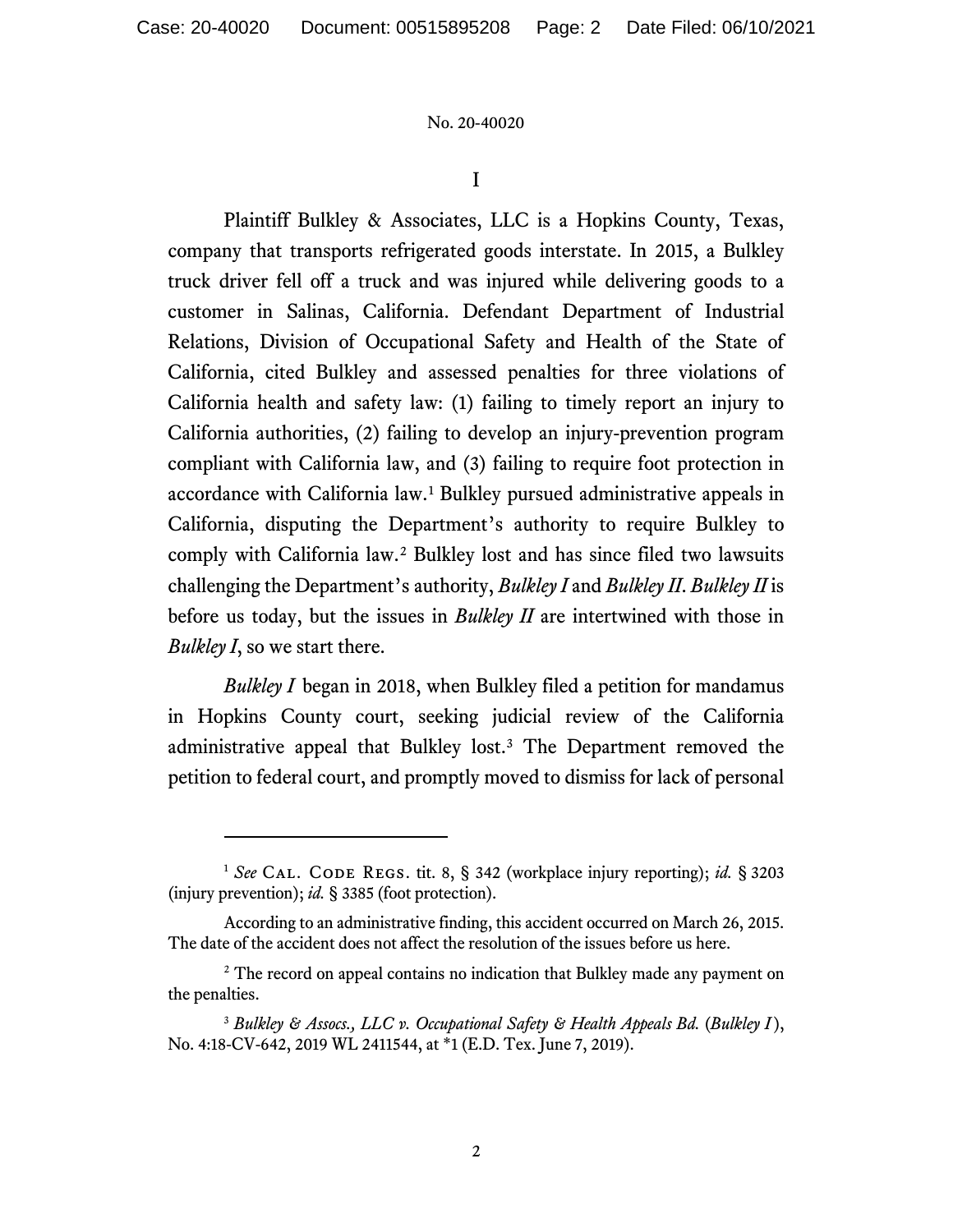jurisdiction.[4](#page-2-0) Bulkley argued that the Texas court had personal jurisdiction because Bulkley is a Texas resident and because the California law authorizing judicial review of agency action directs litigants to the county court where they reside: "Any person affected by an order or decision of the appeals board may . . . apply to the superior court of the county in which he resides, for a writ of mandate, for the purpose of inquiring into and determining the lawfulness of the" agency's decision.<sup>[5](#page-2-1)</sup> Bulkley also argued that the Department had minimum contacts with Texas because the citations "penalized Bulkley for its work rules and procedures, which were created and implemented in Texas."[6](#page-2-2) The district court rejected both arguments and dismissed Bulkley's claims. In doing so, the district court relied exclusively on its lack of personal jurisdiction, though it also noted "serious doubts over whether it ha<sup>[d]</sup> subject matter jurisdiction."<sup>[7](#page-2-3)</sup> Bulkley did not appeal.

After *Bulkley I* and before *Bulkley II*, in August 2019, the Department sent Bulkley a letter to collect the unpaid penalties of \$6,180, informing Bulkley that the Department would pursue a judgment in California court if Bulkley failed to pay. On September 9, 2019, the Department sent Bulkley another letter, referencing violations of California law "observed during the inspection completed on 09/04/2015 [at] the place of employment" "maintained by" Bulkley and located in Salinas, California. This letter further instructed Bulkley to complete a form confirming that the violations had been remedied, and warned that failure to do so could result in the

- <span id="page-2-1"></span><sup>5</sup> *Id.* at \*2-\*4; CAL. LAB. CODE § 6627.
- <span id="page-2-2"></span><sup>6</sup> *Bulkley I*, 2019 WL 2411544, at \*6.

<span id="page-2-3"></span><sup>7</sup> *Id.* at \*1 n.1.

<span id="page-2-0"></span><sup>4</sup> *Bulkley I*, 2019 WL 2411544, at \*1.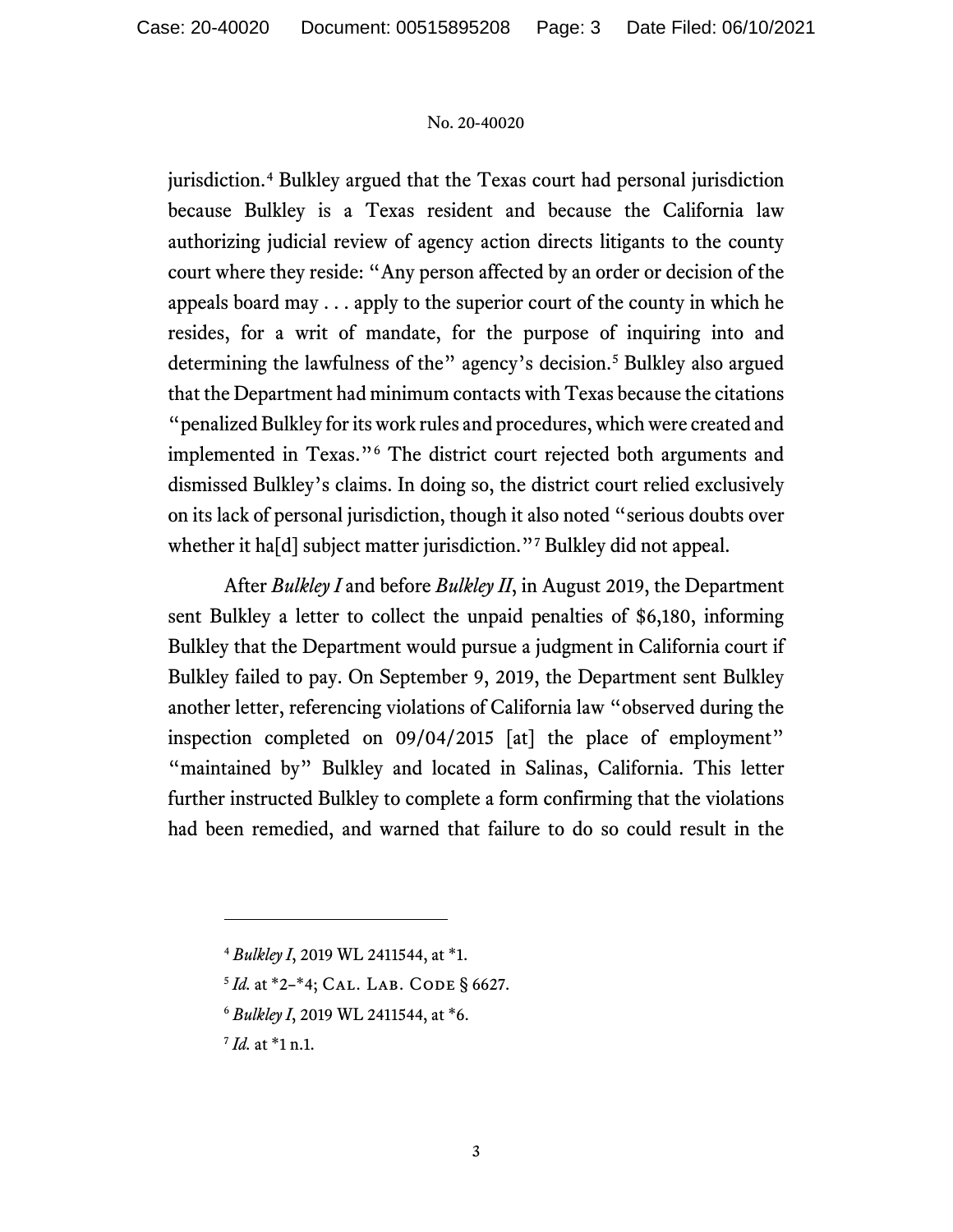Department "conduct[ing] a follow-up inspection of [Bulkley's] place of employment" or "issuance of a citation and civil penalty."

Bulkley sought and obtained injunctive relief in Hopkins County court (commencing *Bulkley II*, the case now before us), pointing to the September 9, 2019 letter as proof that the Department had possibly inspected Bulkley in Texas and was threatening to do so again. Bulkley reasoned as follows: The September letter referenced the "place of employment" maintained by Bulkley; Bulkley maintained employment only at its headquarters in Texas; therefore, the letter could only be referencing inspections in Texas.

The Department again removed the action to federal court and again moved to dismiss for lack of personal jurisdiction. This time, Bulkley argued that, since *Bulkley I*, the Department had developed minimum contacts with Texas by sending the September 2019 letter—that is, by possibly inspecting Bulkley in Texas and threatening to do so again. The district court again concluded the Department lacked minimum contacts and dismissed Bulkley's complaint for lack of personal jurisdiction. This appeal followed.

## II

## A

The parties agree that we have appellate jurisdiction over the district court's final judgment dismissing Bulkley's claims for lack of personal jurisdiction under 28 U.S.C. § 1291.

On appeal, Bulkley contests subject-matter jurisdiction. Regardless of whether a party questions it, we must normally assure ourselves of subjectmatter jurisdiction before we do anything else. [8](#page-3-0) But when the issues

<span id="page-3-0"></span><sup>8</sup> *See Sangha v. Navig8 ShipManagement Private Ltd.*, 882 F.3d 96, 100 (5th Cir. 2018).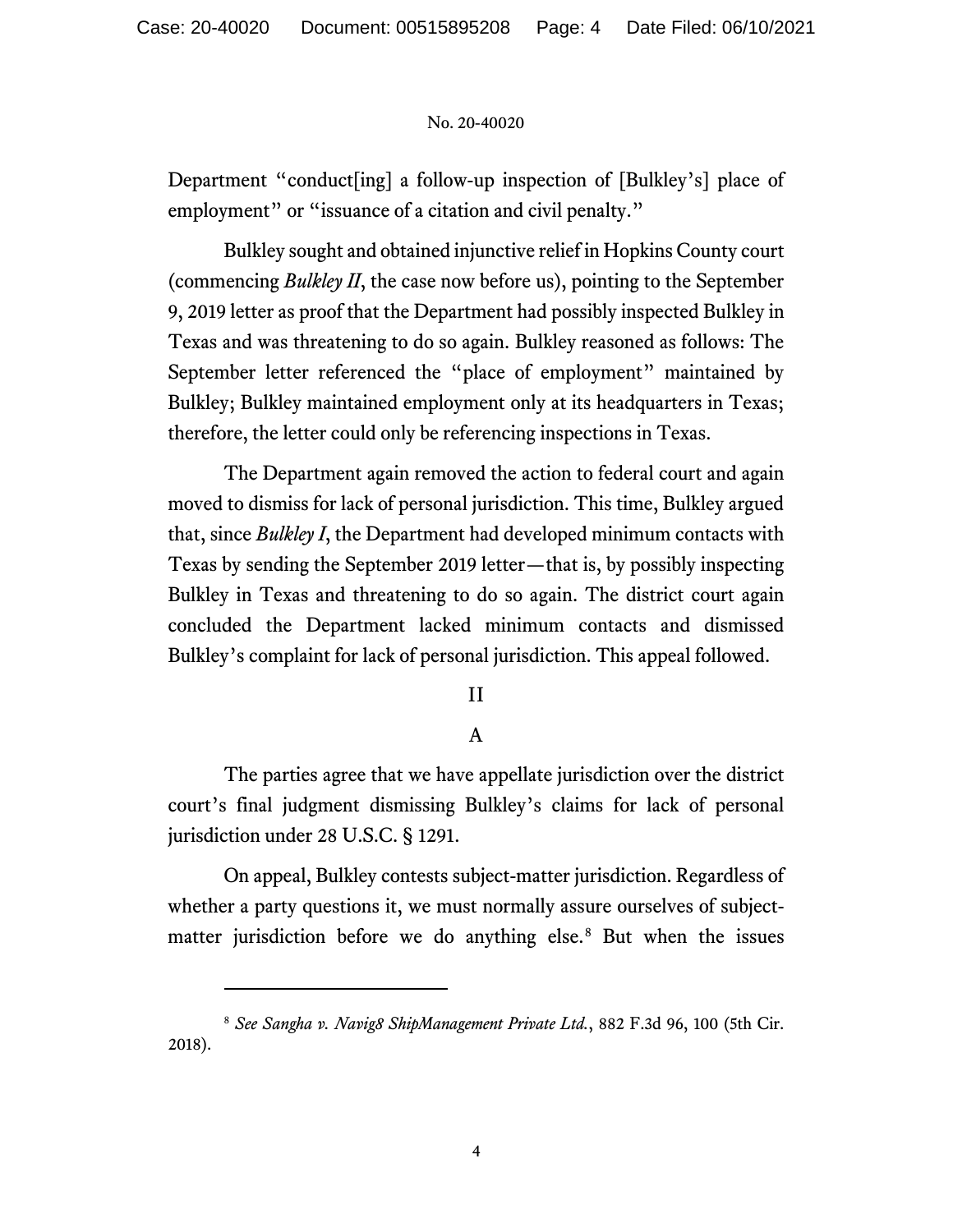regarding subject-matter jurisdiction are more difficult to resolve than other possible jurisdictional grounds of dismissal, including personal jurisdiction, we may address the other grounds first. [9](#page-4-0) In addition to comparing the complexity of the possible grounds for dismissal, we consider "concerns of federalism, and of judicial economy and restraint."<sup>[10](#page-4-1)</sup>

Here, we will address personal jurisdiction before subject-matter jurisdiction because: (1) Bulkley contests subject-matter jurisdiction without analyzing it, (2) the district court expressed reservations regarding subjectmatter jurisdiction in *Bulkley I* without explaining them,<sup>[11](#page-4-2)</sup> and (3) our precedents squarely address the personal-jurisdiction question in this case.

B

We review a dismissal for lack of personal jurisdiction de novo.<sup>[12](#page-4-3)</sup> Whenever "the alleged facts are disputed," the party asserting personal jurisdiction has the burden to prove it exists. [13](#page-4-4) If the defendant has moved to dismiss for lack of personal jurisdiction, the plaintiff bears the burden to

<span id="page-4-0"></span><sup>9</sup> *Id.* (quoting *Sinochem Int'l Co. v. Malaysia Int'l Shipping Corp.*, 549 U.S. 422, 436 (2007)).

<span id="page-4-1"></span><sup>10</sup> *Id.* (quoting *Alpine View Co. Ltd. v. Atlas Copco AB*, 205 F.3d 208, 213 (5th Cir. 2000)). We no longer weigh these institutional concerns differently for cases that are removed to federal court from state court, as opposed to cases originally filed in federal court. The Supreme Court rejected our previous rule that courts must assess subjectmatter jurisdiction before personal jurisdiction for cases removed from state court. *Alpine*, 205 F.3d at 213 (citing *Ruhrgas AG v. Marathon Oil Co.*, 526 U.S. 574, 588 (1999)).

<span id="page-4-2"></span><sup>&</sup>lt;sup>11</sup> The Department removed on federal-question grounds. Given Bulkley's constitutional arguments, it appears likely that the district court doubted something other than the presence of a federal question. *See Bulkley I*, 2019 WL 2411544, at \*1 & n.1.

<span id="page-4-4"></span><span id="page-4-3"></span><sup>12</sup> *Def. Distributed v. Grewal*, 971 F.3d 485, 490 (5th Cir. 2020), *cert. denied*, No. 20- 984, 2021 WL 1163750 (U.S. Mar. 29, 2021).

<sup>13</sup> *Felch v. Transportes Lar-Mex SA DE CV*, 92 F.3d 320, 326 (5th Cir. 1996).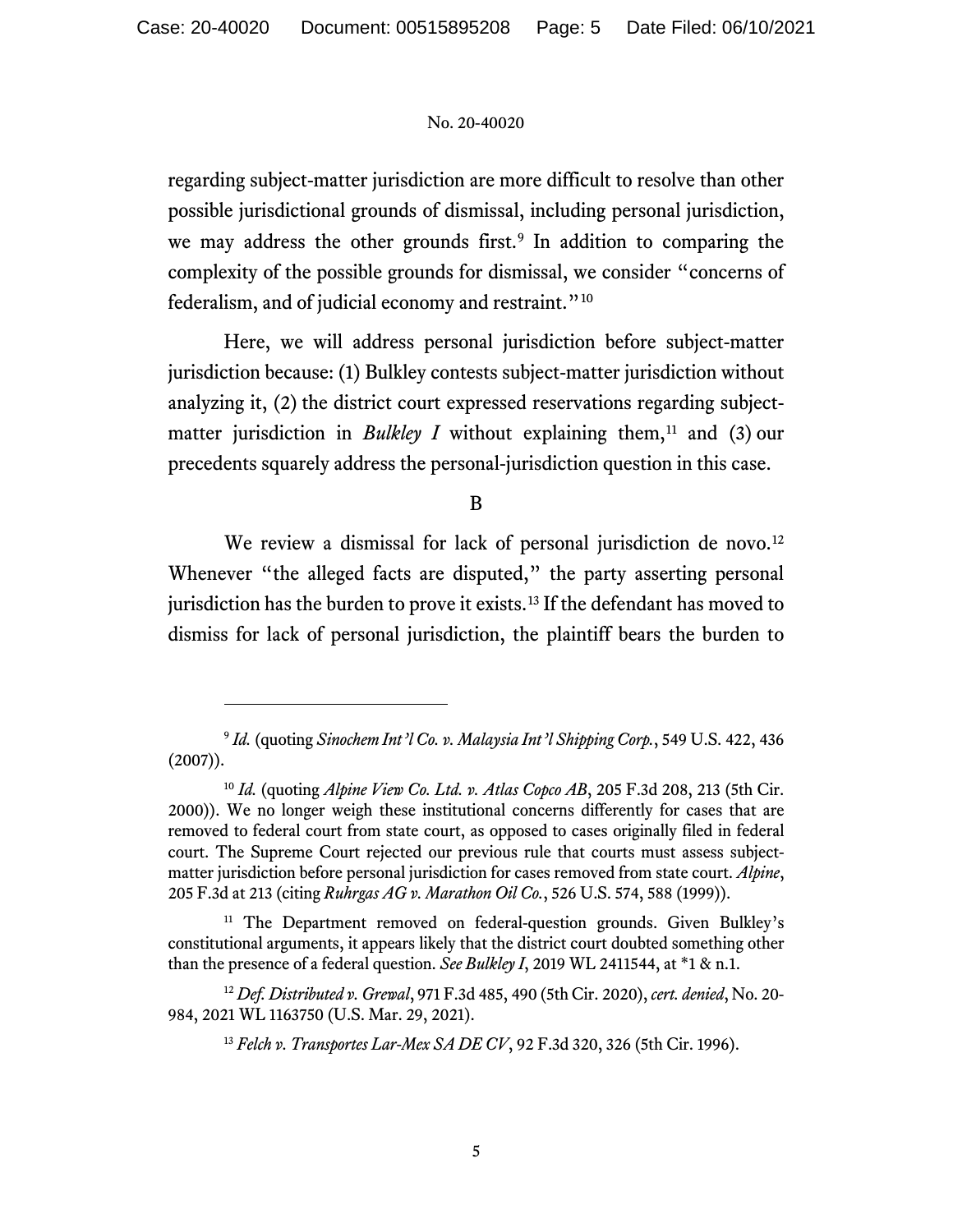identify facts that demonstrate a prima facie case of jurisdiction.<sup>[14](#page-5-0)</sup> In deciding whether the plaintiff meets this burden, we take as true the nonconclusory, "uncontroverted allegations in the plaintiff's complaint" and we resolve "conflicts between the facts contained in the parties' affidavits . . . in the plaintiff's favor."<sup>[15](#page-5-1)</sup>

Personal jurisdiction in federal court is governed by the law of the state in which the federal court sits.[16](#page-5-2) In Texas, courts evaluate personal jurisdiction over nonresident defendants through a two-step inquiry, ensuring compliance with the state's long-arm statute and the Due Process Clause of the Fourteenth Amendment.[17](#page-5-3) Texas's long-arm statute specifically provides for personal jurisdiction over nonresidents who "do[] business" in Texas or "commit<sup>[]</sup> a tort" in Texas.<sup>[18](#page-5-4)</sup> As this court has observed, however, "the Texas long-arm statute extends to the limits of federal due process."[19](#page-5-5) Therefore, "the two-step inquiry" of assessing the

<span id="page-5-2"></span><sup>16</sup> *Walden v. Fiore*, 571 U.S. 277, 283 (2014) (first quoting *Daimler AG v. Bauman*, 571 U.S. 117, 125 (2014), then quoting Fed. R. Civ. P. 4(k)(1)(A)).

<span id="page-5-3"></span><sup>17</sup> *Grewal*, 971 F.3d at 490 (citation omitted). Personal jurisdiction can come in the form of general or specific jurisdiction, but general jurisdiction is not at issue in this case.

<sup>18</sup> Tex. Civ. Prac. & Rem. Code § 17.042.

<span id="page-5-5"></span><span id="page-5-4"></span><sup>19</sup> *Sangha*, 882 F.3d at 101 (quoting *Johnston v. Multidata Sys. Int'l Corp.*, 523 F.3d 602, 609 (5th Cir. 2008)); *accord*, *e.g.*, *Moki Mac River Expeditions v. Drugg*, 221 S.W.3d 569, 575 (Tex. 2007).

<sup>14</sup> *Grewal*, 971 F.3d at 490.

<span id="page-5-1"></span><span id="page-5-0"></span><sup>15</sup> *Felch*, 92 F.3d at 327 (quoting *Bullion v. Gillespie*, 895 F.2d 213, 217 (5th Cir. 1990)); *accord Alpine*, 205 F.3d at 215; *see also Grewal*, 971 F.3d at 490 (addressing conclusory allegations (quoting *Panda Brandywine Corp. v. Potomac Elec. Power Co.*, 253 F.3d 865, 868 (5th Cir. 2001))).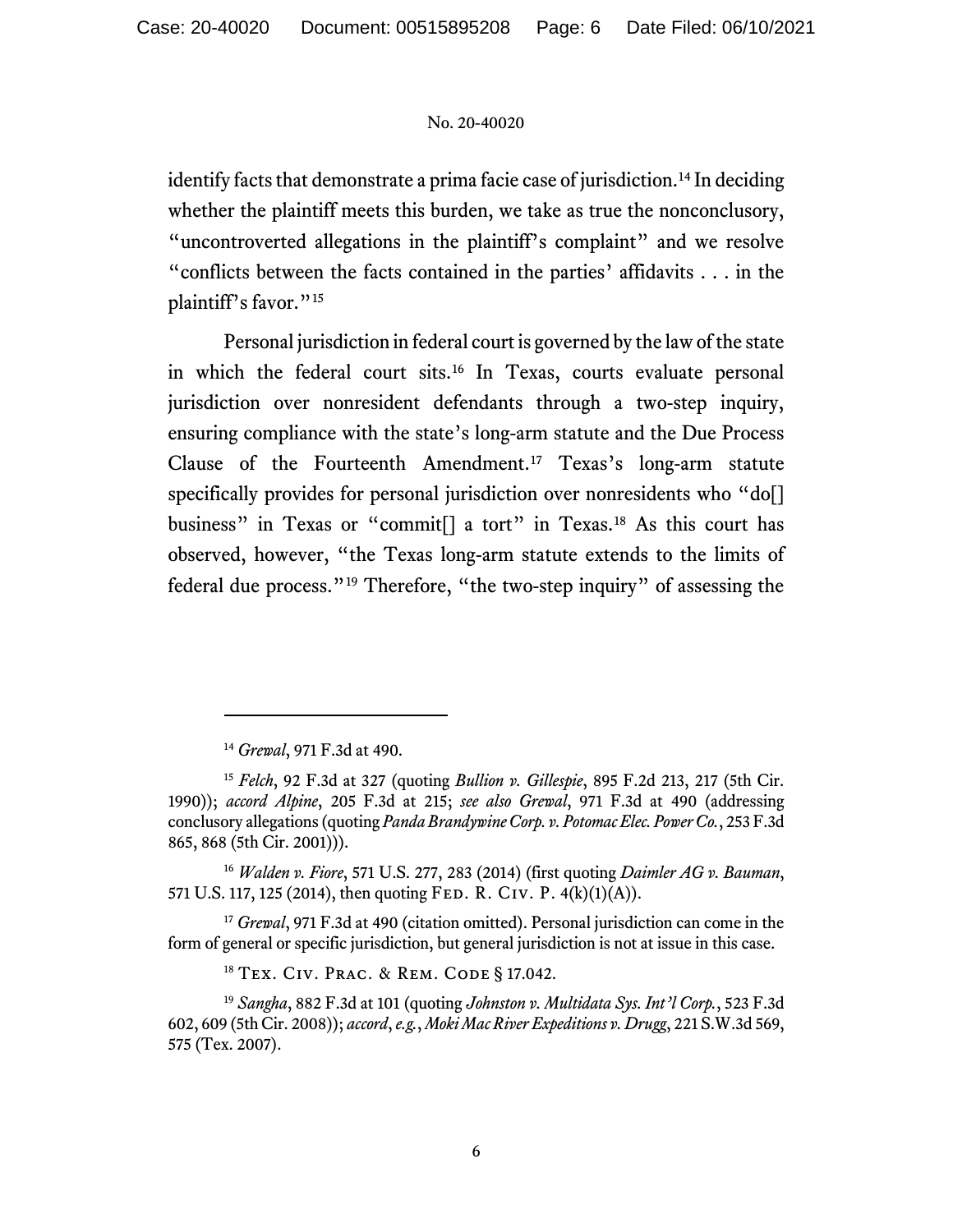long-arm statute and due process "collapses into one federal due process analysis."<sup>[20](#page-6-0)</sup>

The Due Process Clause permits jurisdiction over a nonresident defendant who "has 'minimum contacts' with the forum state such that imposing a judgment"<sup>[21](#page-6-1)</sup> "does not offend traditional notions of fair play and substantial justice." $^{22}$  $^{22}$  $^{22}$  Our constitutional inquiry involves three questions. $^{23}$  $^{23}$  $^{23}$ First, to evaluate minimum contacts, we ask if the defendant "purposely directed its activities toward the forum state or purposefully availed itself of the privileges of conducting activities there."[24](#page-6-4) Second, we ask if the case "arises out of or results from the defendant's forum-related contacts."<sup>[25](#page-6-5)</sup> Third, we ask if "the exercise of personal jurisdiction is fair and reasonable."[26](#page-6-6) If we answer all three questions in the affirmative, personal jurisdiction over the out-of-state defendant satisfies due process.<sup>[27](#page-6-7)</sup>

<sup>20</sup> *Sangha*, 882 F.3d at 101 (quoting *Johnston*, 523 F.3d at 609).

<span id="page-6-1"></span><span id="page-6-0"></span><sup>21</sup> *Stroman Realty, Inc. v. Wercinski*, 513 F.3d 476, 484 (5th Cir. 2008) (quoting *Int'l Shoe Co. v. Washington*, 326 U.S. 310, 316 (1945)).

<span id="page-6-2"></span><sup>22</sup> *Ford Motor Co. v. Mont. Eighth Jud. Dist. Ct.*, 141 S. Ct. 1017, 1024 (2021) (quoting *Int'l Shoe*, 326 U.S. at 316–17).

<span id="page-6-3"></span><sup>23</sup> *Grewal*, 971 F.3d at 490 (citation omitted); *see also Ford*, 141 S. Ct. at 1024 (contrasting specific and general jurisdiction).

<span id="page-6-7"></span><span id="page-6-6"></span><span id="page-6-5"></span><span id="page-6-4"></span><sup>24</sup> *Grewal*, 971 F.3d at 490 (quoting *Seiferth v. Helicopteros Atuneros, Inc.*, 472 F.3d 266, 271 (5th Cir. 2006)).

<sup>25</sup> *Id.* (quoting *Seiferth*, 472 F.3d at 271).

<sup>26</sup> *Id.* (quoting *Seiferth*, 472 F.3d at 271).

<sup>27</sup> *Id.*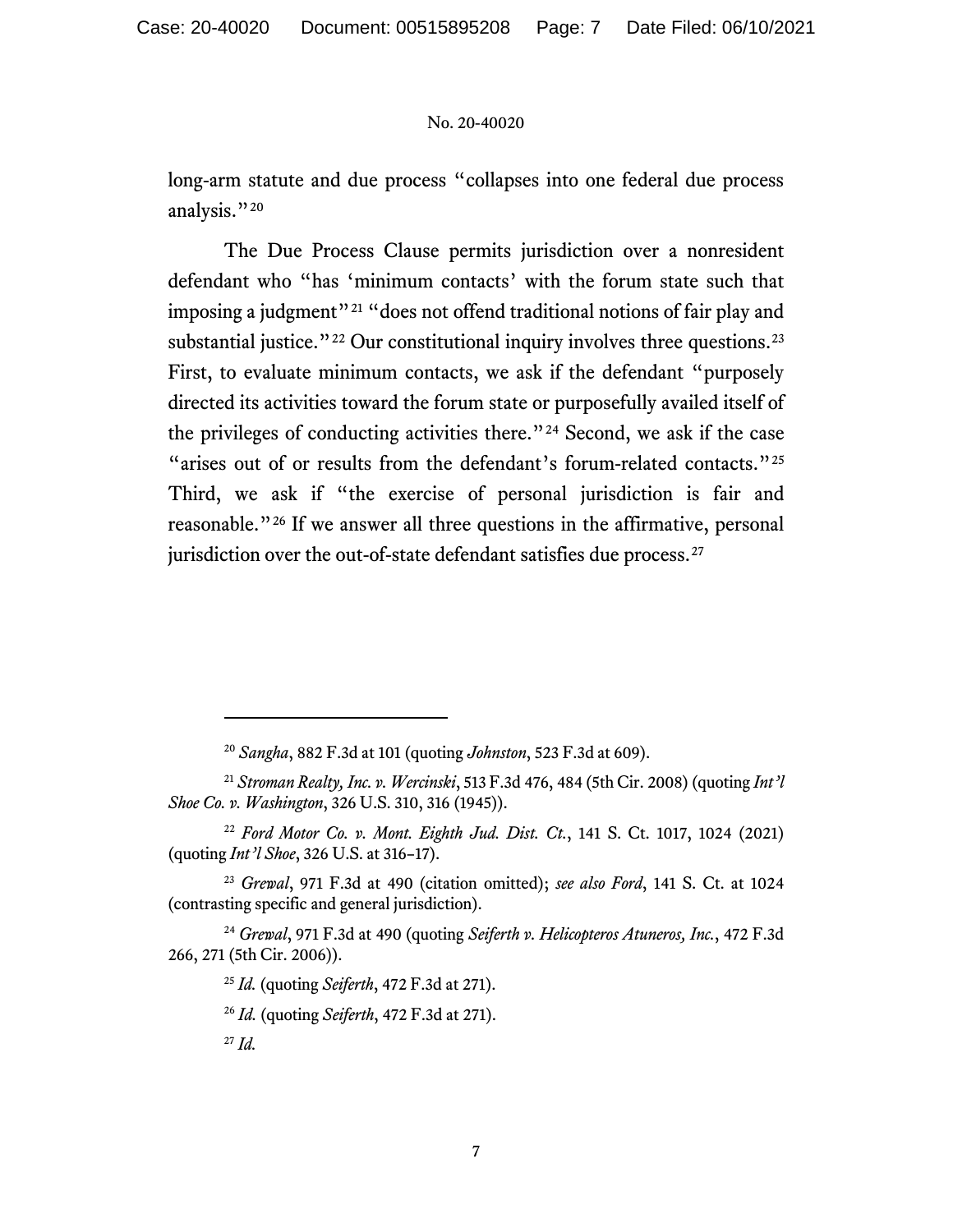## III

The parties dispute whether the Department established minimum contacts with Texas. Alternatively, the Department contends that the Texas long-arm statute does not apply to out-of-state officials. We take each in turn.

## A

In addressing minimum contacts, we first review the possible jurisdictional contacts and the parties' arguments. Next, we review our applicable precedents. Last, we conclude that Bulkley fails to demonstrate that the Department created minimum contacts with Texas that subject it to personal jurisdiction in the state.

1

Accepting the facts as Bulkley tells them and drawing reasonable inferences therefrom, the universe of possible jurisdictional contacts includes: (1) the Department's sending the September 2019 letter to Bulkley in Texas; (2) the letter's instruction that Bulkley remedy violations of California law, which Bulkley could only do by changing its policies in Texas; and (3) the letter's demonstrating the possibility of past and future inspections in Texas, by referencing violations "observed during the inspection completed on 09/04/2015 [at] the place of employment" "maintained by" Bulkley, and warning that the Department would "conduct a follow-up inspection of [Bulkley's] place of employment." The Department, for its part, provides a declaration stating that its only inspection of Bulkley took place in California in 2015.

Bulkley asserts that the Department created an ongoing relationship with Bulkley (a Texas employer) by sending the September 2019 letter, which suggests that the Department had inspected Bulkley at its "place of employment" in Texas and would do so again in the future. Bulkley says that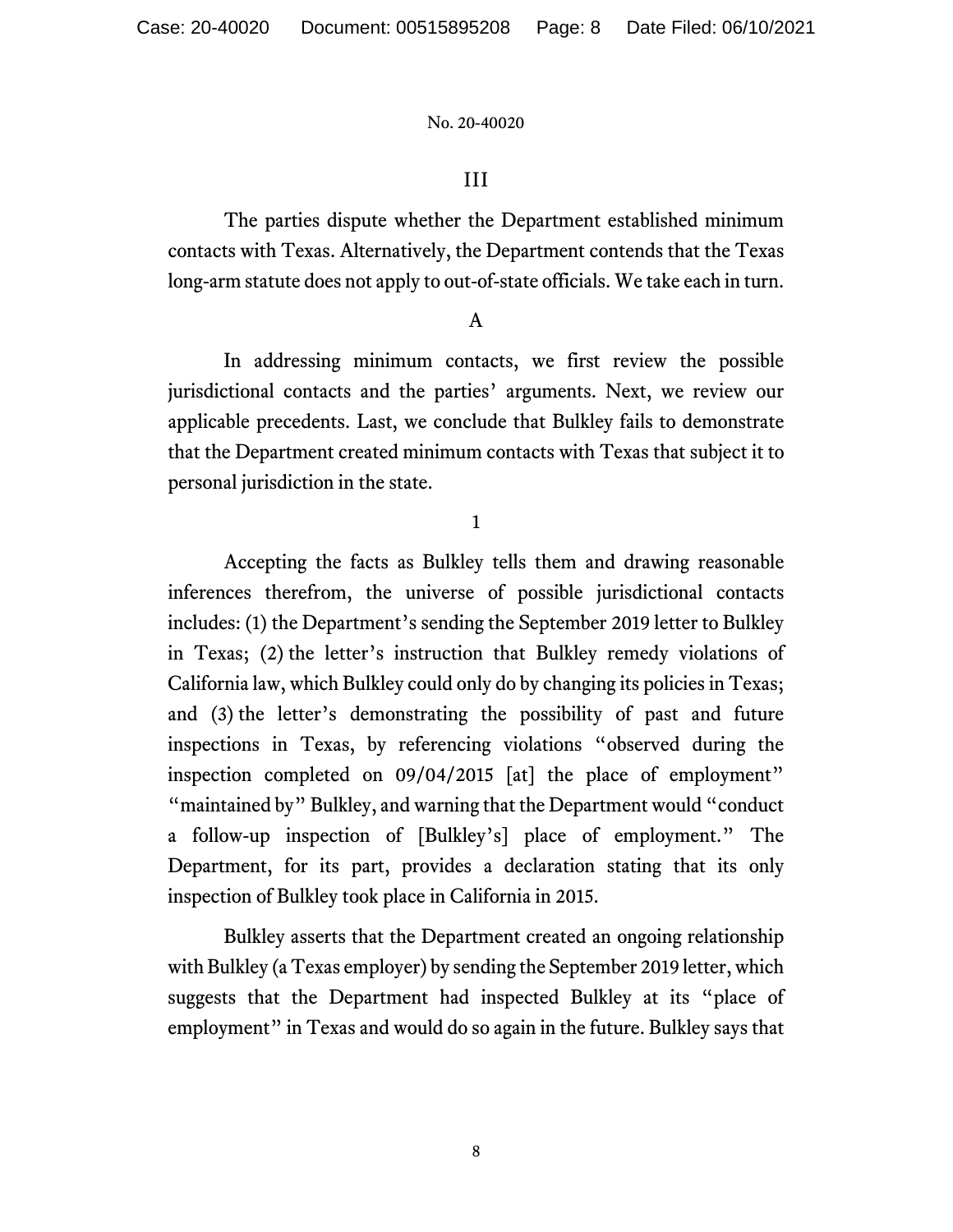that the district court improperly credited the Department's evidence that it had not and would not inspect Bulkley in Texas. In Bulkley's view, two pieces of evidence show the contrary: (1) the September 2019 letter's informing Bulkley of a prior inspection and possible future inspections to ensure compliance with California law at the "place of employment maintained by" Bulkley, and (2) the Department's stipulating to the fact that Bulkley maintains no place of employment in California. Bulkley reasons that the letter could only have been referring to inspections in Texas because the letter mentioned no California location and, at any rate, only an inspection at Bulkley's headquarters in Texas could reveal whether Bulkley had remedied the three violations of California law, by changing its reporting, injuryprevention, or foot-protection policies.

The Department claims that its only Texas-related conduct was enforcing the civil penalties Bulkley incurred in California. There is no genuine conflict in evidence, the Department says, because the "place of employment" in the September 2019 letter "obviously refers to" the accident site in California, for two reasons. First, the Department points to the letter's enclosure, which indicates the Salinas address. Second, the Department relies on California law, which defines "place of employment" more broadly than a company's place of business—the term encompasses any place work occurs. [28](#page-8-0) Further, the Department asserts, Bulkley conspicuously fails to allege or prove that the Department has ever or will ever come to Texas for an inspection. The Department concludes that, by

<span id="page-8-0"></span><sup>&</sup>lt;sup>28</sup> See CAL. LAB. CODE § 6303(a) ("'Place of employment' means any place, and the premises appurtenant thereto, where employment is carried on, except a place where the health and safety jurisdiction is vested by law in, and actively exercised by, any state or federal agency other than the division.").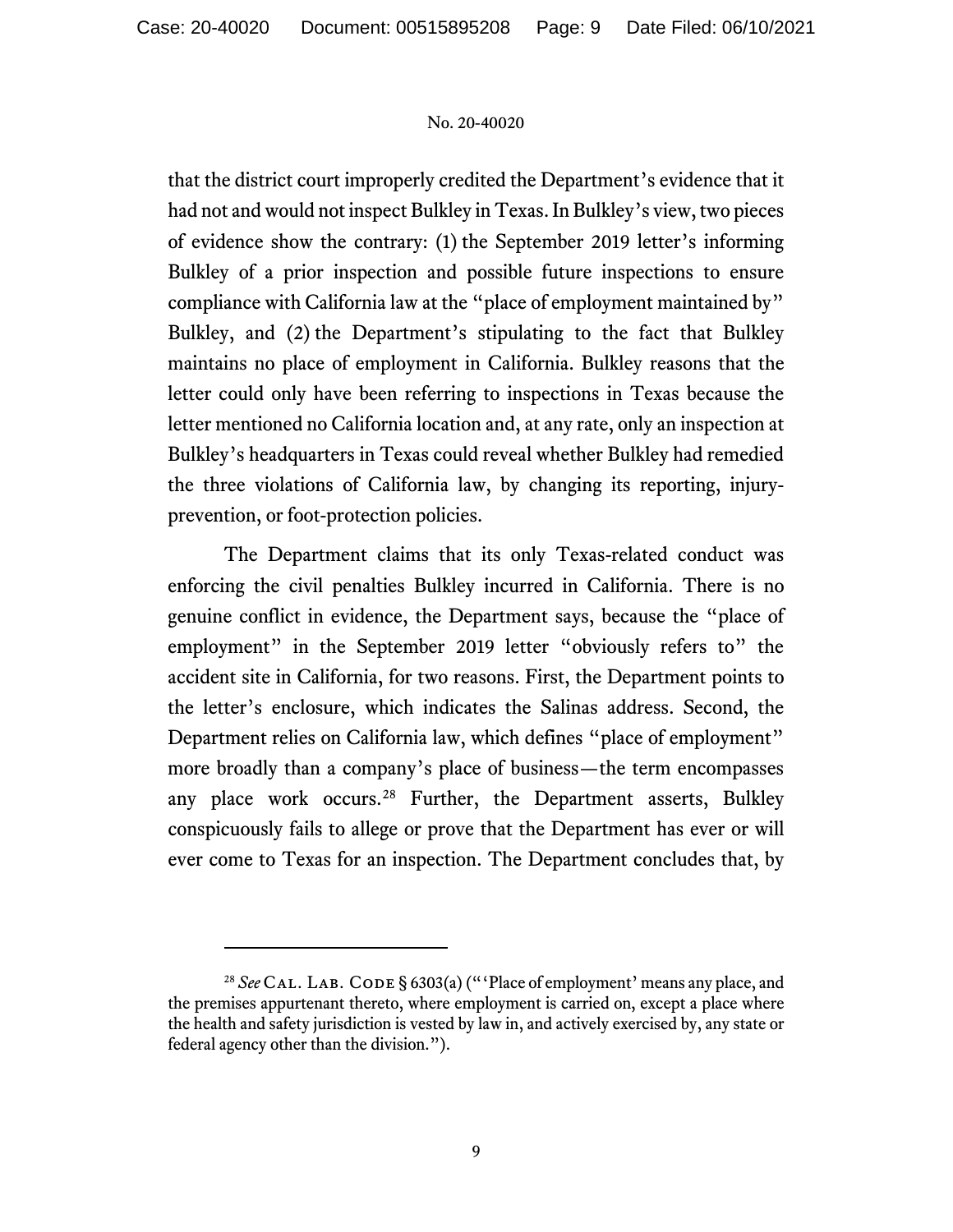relying exclusively on statements in the letter, Bulkley fails to satisfy the burden to demonstrate personal jurisdiction.

2

We have examined Texas courts' personal jurisdiction over the government officials of other states in three cases: *Stroman Realty, Inc. v. Wercinski*; *Stroman Realty, Inc. v. Antt*; and *Defense Distributed v. Grewal*. [29](#page-9-0)

In all three, a Texas business sued an out-of-state official for sending a cease-and-desist letter.<sup>[30](#page-9-1)</sup> In all three, we concluded that sending a ceaseand-desist letter to a Texas business does not, by itself, establish minimum contacts with Texas, even if the letter focuses on the business's activities inside Texas.<sup>[31](#page-9-2)</sup>

In *Wercinski* and *Antt*, we found that Texas courts lacked personal jurisdiction. The plaintiff in both cases was a Texas real-estate company that did business in Arizona, Florida, and California, causing regulators in those states to send the company cease-and-desist letters. [32](#page-9-3) The plaintiff sued the out-of-state officials, claiming that they violated the U.S. Constitution by enforcing their states' real-estate laws against the company. [33](#page-9-4) We did not

<span id="page-9-0"></span><sup>29</sup> Both parties invoke *Stroman Realty, Inc. v. Antt*, 528 F.3d 382 (5th Cir. 2008), and *Wercinski*, 513 F.3d at 484. Only the Department filed a 28(j) letter addressing *Grewal*, 971 F.3d 485, which was released after the briefing in this case. Bulkley did not respond to that letter or otherwise oppose *Grewal*'s relevance.

<sup>30</sup> *Wercinski*, 513 F.3d at 485–86; *Antt*, 528 F.3d at 386; *Grewal*, 971 F.3d at 491–92.

<span id="page-9-4"></span><span id="page-9-3"></span><span id="page-9-2"></span><span id="page-9-1"></span><sup>31</sup> *Wercinski*, 513 F.3d at 485–86; *Antt*, 528 F.3d at 386; *Grewal*, 971 F.3d at 491–92. *See also Halliburton Energy Servs., Inc. v. Ironshore Specialty Ins. Co.*, 921 F.3d 522, 542–43 (5th Cir. 2019) (a private actor does not establish minimum contacts by sending "a ceaseand-desist letter threatening litigation").

<sup>32</sup> *Wercinski*, 513 F.3d at 480–82; *Antt*, 528 F.3d at 383–85.

<sup>33</sup> *Wercinski*, 513 F.3d at 481; *Antt*, 528 F.3d at 383.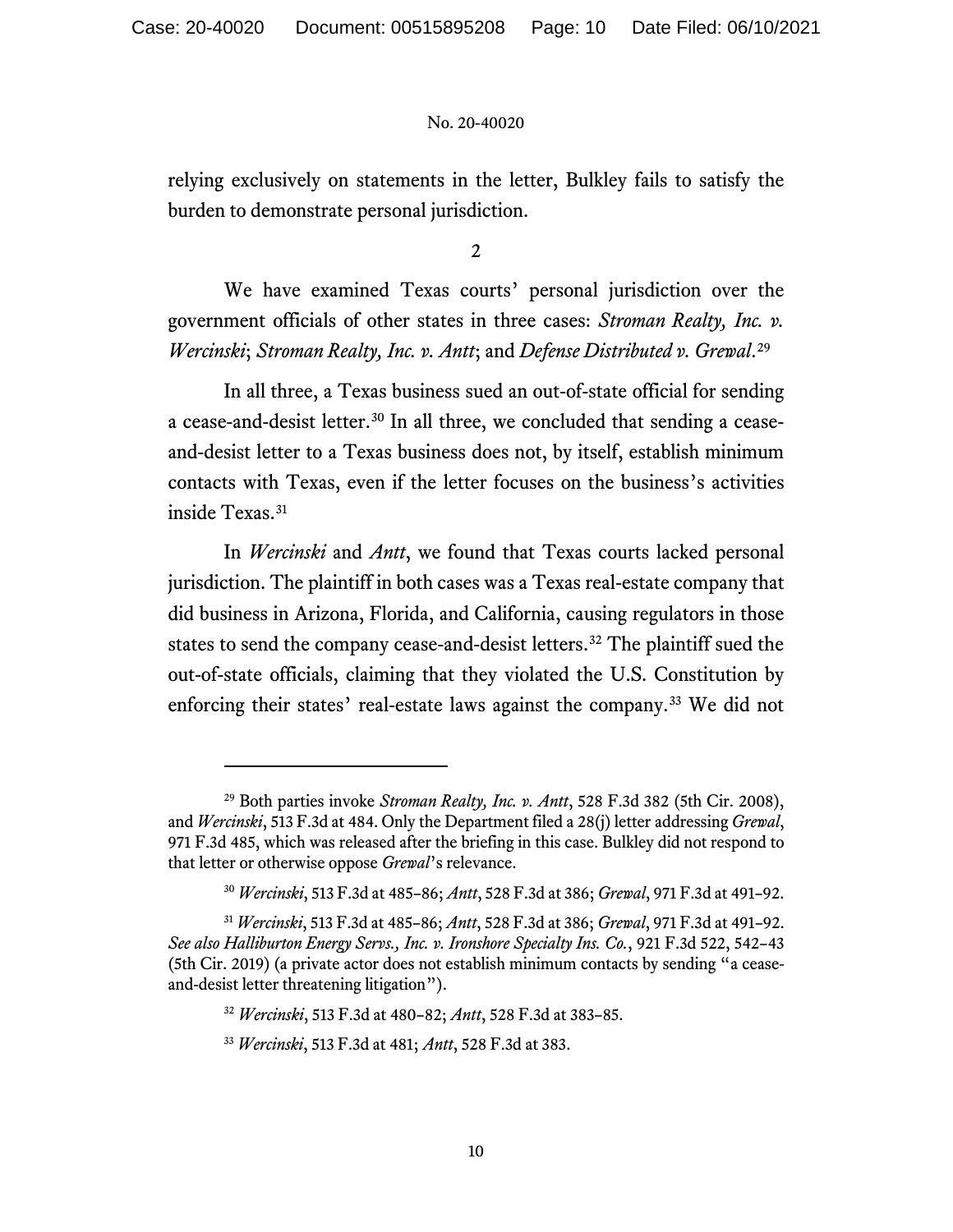reach this argument, however, because we concluded that Texas courts lacked personal jurisdiction over the out-of-state officials. That is, the officials did not create minimum contacts in Texas by pursuing violations of their states' laws as to the plaintiff's real-estate transactions involving their states' property or residents.<sup>[34](#page-10-0)</sup> The officials had not availed themselves of Texas law because the plaintiff unilaterally chose to transact with Arizona, Florida, and California residents and property. [35](#page-10-1)

Two specific conclusions from *Wercinksi* also matter here. First, we rejected an argument that minimum contacts could arise from the *possibility* that an out-of-state official has made, or will make, additional Texas contacts; rather, minimum contacts must be "known" and not "hypothetical."<sup>[36](#page-10-2)</sup> Second, we explained that it does not matter if the out-of-state official's enforcement efforts revolve around conduct that takes place in Texas.<sup>[37](#page-10-3)</sup>

Later, in *Grewal*, we concluded that Texas courts did have personal jurisdiction over the out-of-state official. We held that the New Jersey attorney general created minimum Texas contacts by sending Defense Distributed, a Texas business that published "materials related to the 3D printing of firearms," a letter "threatening legal action if Defense Distributed published its files."<sup>[38](#page-10-4)</sup> In doing so, we explained, the attorney general sought to enforce New Jersey law and halt Defense Distributed's activity nationwide, including activity that had no connection to New Jersey

<sup>34</sup> *Wercinski*, 513 F.3d at 485–86; *Antt*, 528 F.3d at 386.

<sup>35</sup> *Wercinski*, 513 F.3d at 485–86; *Antt*, 528 F.3d at 386.

<sup>36</sup> *Wercinski*, 513 F.3d at 484.

<span id="page-10-4"></span><span id="page-10-3"></span><span id="page-10-2"></span><span id="page-10-1"></span><span id="page-10-0"></span><sup>37</sup> *Id.* at 485; *accord Grewal*, 971 F.3d at 491 (stating that *Wercinksi* "expressly forecloses" distinguishing between a cease-and-desist letter that "focuse[s] on activities occurring *outside* Texas" and one that "focuse[s] on activities occurring *inside* Texas").

<sup>38</sup> *Grewal*, 971 F.3d at 488–89, 497.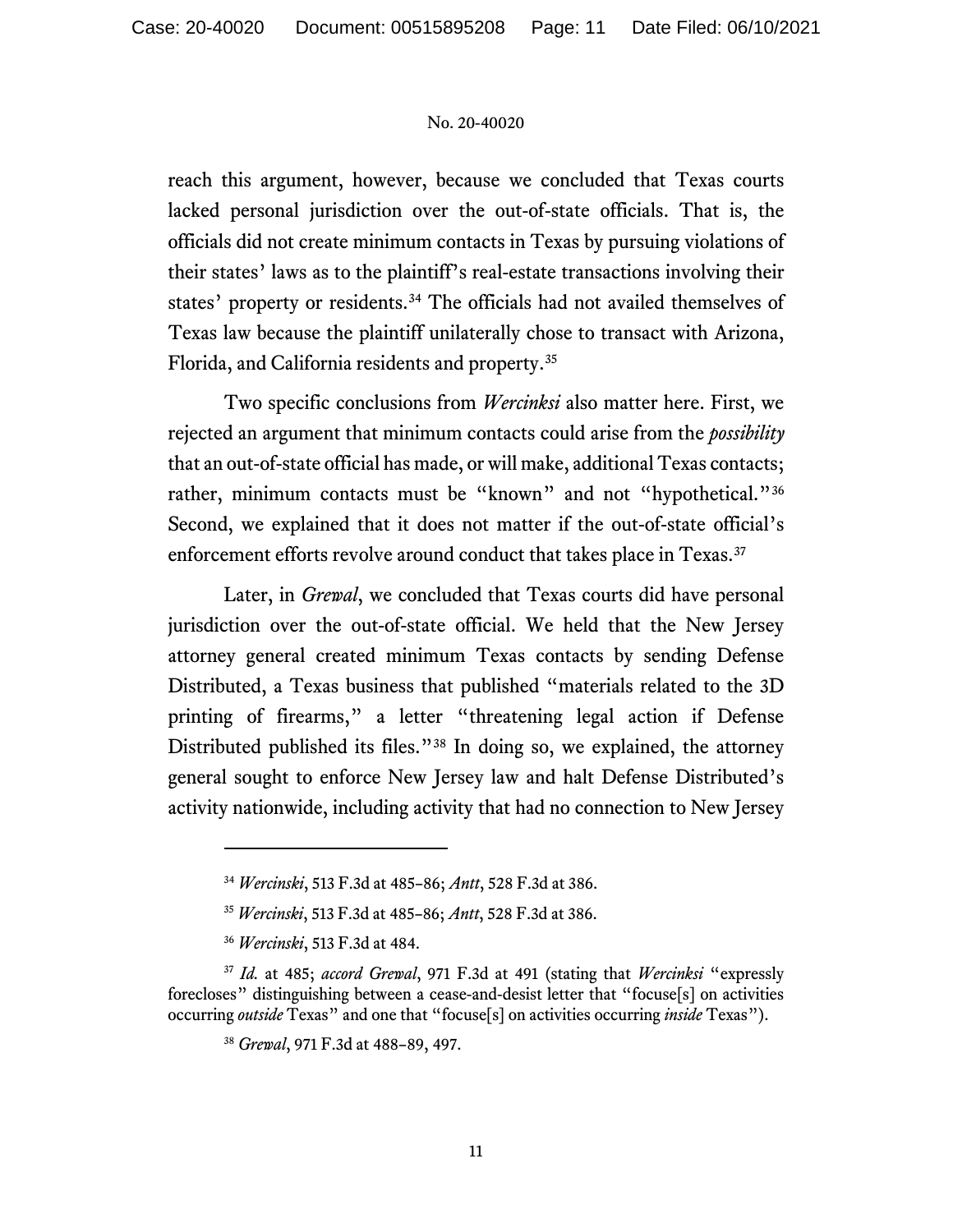property or residents.[39](#page-11-0) We explained that, unlike the state officials in *Wercinski* and *Antt*, the New Jersey attorney general created minimum Texas contacts because he failed to cabin his nationwide enforcement efforts to conduct involving New Jersey property or residents. [40](#page-11-1)

3

Applying *Wercinski*, *Antt*, and *Grewal*, the Department did not establish minimum contacts solely by way of sending the September 2019 letter.<sup>[41](#page-11-2)</sup> And under *Wercinski*, the possibility that the Department has inspected or will inspect Bulkley in Texas does not establish minimum contacts.[42](#page-11-3) Notably, Bulkley never directly asserts that the Department did in fact inspect Bulkley in Texas. Construing the evidence in Bulkley's favor, at most the Department *claims* to have inspected Bulkley in Texas before it issued the September 2019 letter and threatens to do so again. But these are "hypothetical" contacts; Bulkley needs to show "known minimum contacts."<sup>[43](#page-11-4)</sup>

Also under *Wercinski*, it does not matter if the Department's letter instructed Bulkley to remedy violations of California law, which Bulkley could only do by changing its policies in Texas. We must adhere to the principle in *Wercinski*, which we reaffirmed in *Grewal*, that a letter "focused

<span id="page-11-2"></span><span id="page-11-1"></span><span id="page-11-0"></span><sup>&</sup>lt;sup>39</sup> *Id.* at 492. Judge Higginson, concurring separately, observed that the letter began: "You are directed to cease and desist from publishing printable-gun computer files for use by New Jersey residents"; yet, the plaintiff had alleged that the attorney general threatened to enforce New Jersey law for distributions to residents of other states. *Id.* at 499 (Higginson, J., concurring).

<sup>40</sup> *Id.* at 492 (majority opinion); *accord id.* at 499 (Higginson, J., concurring).

<sup>41</sup> *Wercinski*, 513 F.3d at 485–86; *Antt*, 528 F.3d at 386; *Grewal*, 971 F.3d at 491–92.

<span id="page-11-3"></span><sup>42</sup> *See Wercinski*, 513 F.3d at 484.

<span id="page-11-4"></span><sup>43</sup> *See id.*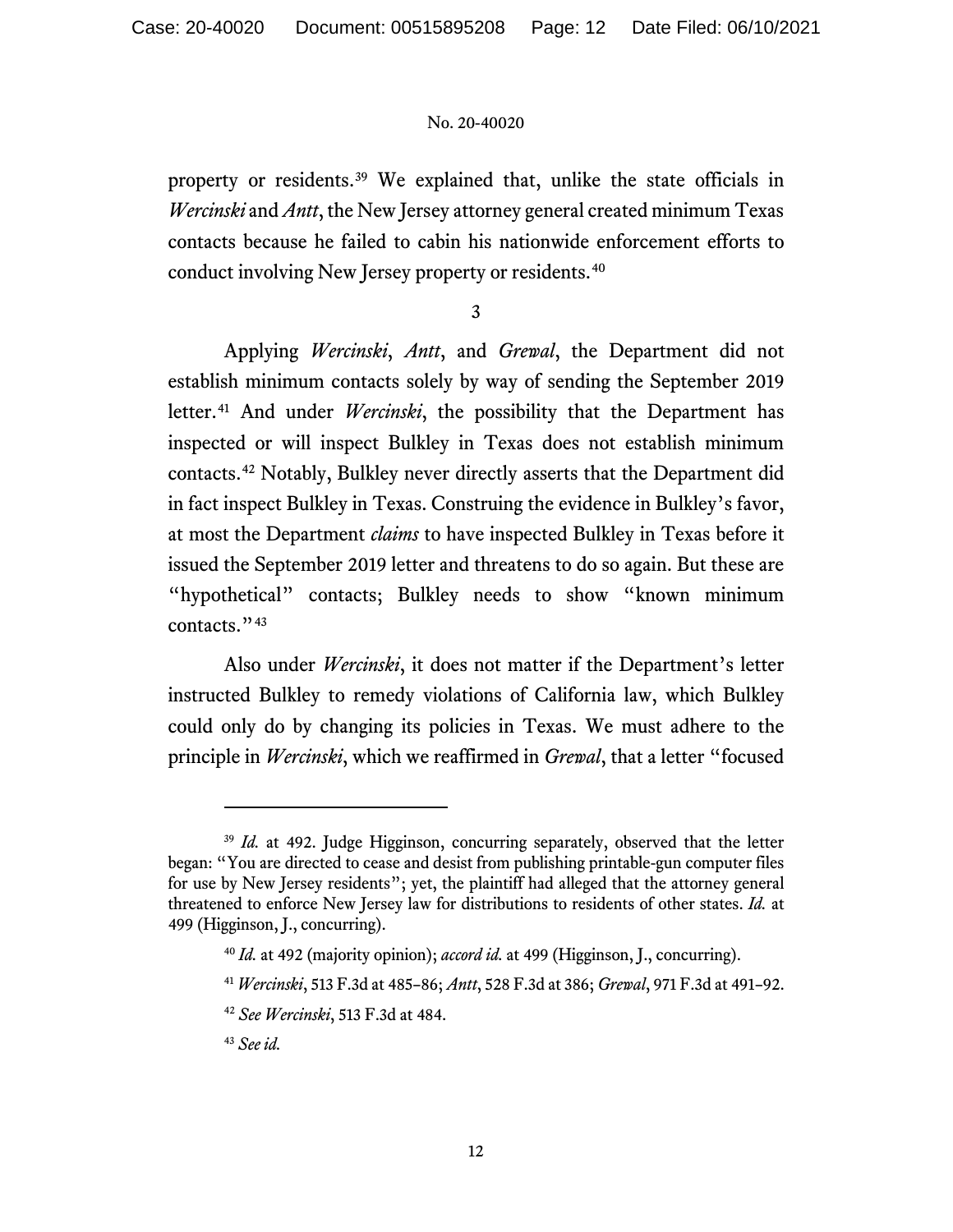on activities occurring *outside* Texas" is no different from a letter "focused on activities occurring *inside* Texas" for purposes of minimum contacts.<sup>[44](#page-12-0)</sup>

Granted, the letter does not expressly cabin its instructions to Bulkley's California-related conduct. At first blush, this sounds like the dispositive jurisdictional fact in *Grewal*: The New Jersey attorney general established minimum contacts with Texas by commanding the plaintiff to halt business nationwide, without cabining that command to New Jersey business. [45](#page-12-1) But the scope of the letter is limited to California-related conduct in two other ways, distinguishing this case from *Grewal*.

First, the letter references only violations of California law related to a specific 2015 accident in Salinas, California. The record reflects that the injured driver was carrying out work in California, and Bulkley does not argue otherwise. Second, the California laws that the letter instructed Bulkley to follow are themselves limited to persons and events within California.<sup>[46](#page-12-2)</sup> Again, Bulkley's first citation was for violating a requirement to report workplace injuries "occurring in a place of employment" $47 - a$  term the California legislature defined to include any work carried on in California, and to exclude any work carried on where "health and safety jurisdiction is vested by law in, and actively exercised by, an[other] state or federal

<sup>44</sup> *Grewal*, 971 F.3d at 491 (citing *Wercinski*, 513 F.3d at 485–86).

<sup>45</sup> *Grewal*, 971 F.3d at 492.

<span id="page-12-3"></span><span id="page-12-2"></span><span id="page-12-1"></span><span id="page-12-0"></span><sup>46</sup> *Cf. Phillips Petroleum Co. v. Shutts*, 472 U.S. 797, 822 (1985) (concluding that, although Kansas law did not govern transactions without Kansas ties, Kansas was not required "to substitute for its own [laws], applicable to persons and events within it, the conflicting statute of another state" (quoting *Pac. Emps. Ins. Co. v. Indus. Accident Comm'n*, 306 U.S. 493, 502 (1939)).

<sup>47</sup> Cal. Code Regs. tit. 8, § 342.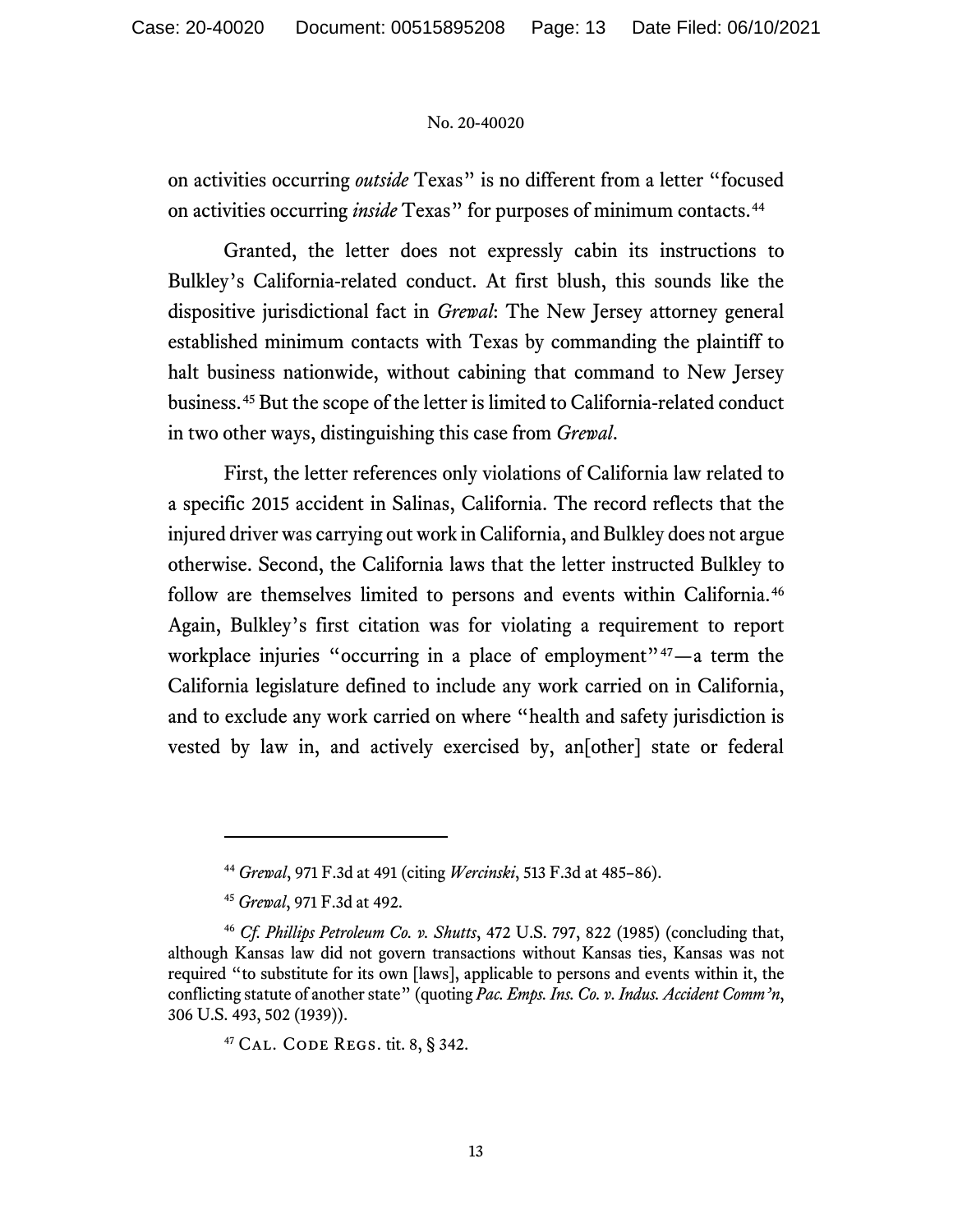agency."[48](#page-13-0) Likewise, the second and third violations, regarding injury-prevention programs and foot protection,<sup>[49](#page-13-1)</sup> apply only to "places of employment in California."<sup>[50](#page-13-2)</sup>

Accordingly, the Department's conduct falls in the same category as that of the Arizona, Florida, and California officials in *Wercinski* and *Antt*, who did not create minimum contacts by enforcing their states' real-estate laws regulating transactions with their states' property or residents.<sup>[51](#page-13-3)</sup>

B

Having concluded that the Department lacks minimum contacts establishing personal jurisdiction in Texas, we decline to reach the Department's alternative argument that the Texas long-arm statute does not apply to out-of-state officials.[52](#page-13-4)

<sup>48</sup> Cal. Lab. Code § 6303(a).

<span id="page-13-2"></span><span id="page-13-1"></span><span id="page-13-0"></span><sup>49</sup> Cal. Code Regs. tit. 8, § 3203 (injury prevention); *id.* § 3385 (foot protection).

<sup>51</sup> *Wercinski*, 513 F.3d at 485–86; *Antt*, 528 F.3d at 386.

<span id="page-13-4"></span><span id="page-13-3"></span><sup>52</sup> We caution against relying on *Wercinksi*'s suggestion—in dicta, without the full panel, *see* 513 F.3d at 489–90 (Barksdale, J., concurring)—that the Texas long-arm statute does not apply to out-of-state officials. This interpretation contravenes Texas Supreme Court precedent and invokes federal law that does not clearly apply.

The Texas Supreme Court has explained that there are *no* limits on Texas's longarm statute besides federal due process. *Guardian Royal Exch. Assur., Ltd. v. English China Clays, P.L.C.*, 815 S.W.2d 223, 226 (Tex. 1991). Absent a conflict with federal law, the last word on Texas law belongs to the Texas Supreme Court. *See Murdock v. City of Memphis*, 87 U.S. 590, 626 (1874). *Wercinski* identified "question[s]" and "uncertain[ties]," not a conflict. 513 F.3d at 482–83. Doubts do not justify demoting the Texas Supreme Court's interpretation of a Texas statute. *Cf. Michigan v. Long*, 463 U.S. 1032, 1044 (1983) (clarifying constitutional law that constrains state interpretation of state law). Nor are we confident that *Wercinski*'s doubts bear out. We perceive no inherent link between personal jurisdiction and sovereign immunity. A State can assert sovereign immunity regardless of

 $^{50}$  *Id.* § 3202(a).